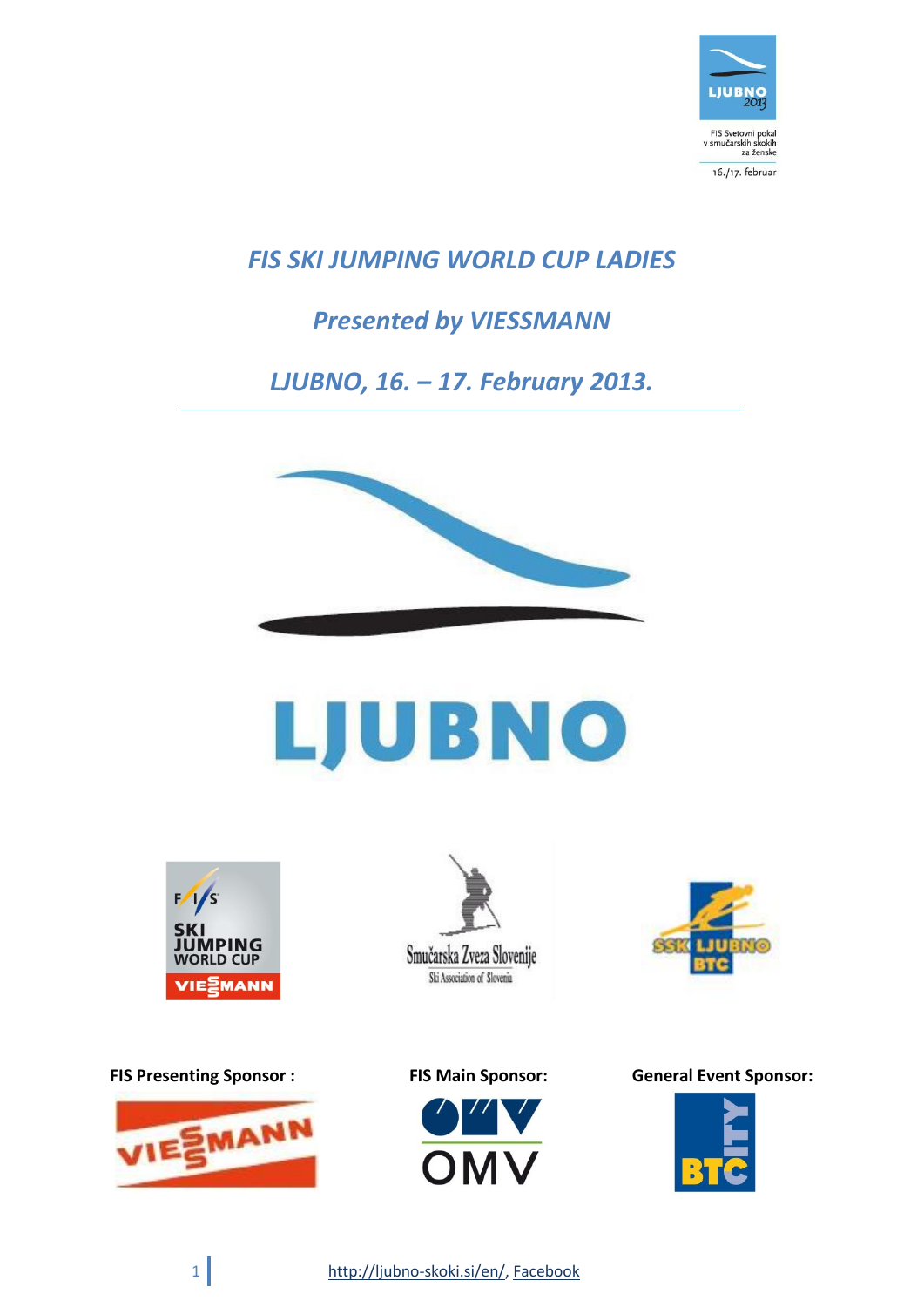

# *Invitation*

The Organising Committee Ljubno 2013 would like to welcome all jumpers, trainers/ coaches, as well as all media representatives and FIS delegates to the FIS World Cup Ski Jumping Ladies events taking place on February 16 and 17, 2013.

Eligible are only those athletes notified by the National Ski Federations according to the Regulations for FIS- World Cup Ski Jumping Ladies 2012/2013.

Organising Committee Ljubno 2013:

| <b>President</b>                                | <b>RAJKO PINTAR</b>   |
|-------------------------------------------------|-----------------------|
| <b>Deputy - President</b>                       | MOJCA HRŽENJAK        |
| <b>Chief of Competition</b>                     | <b>MARKO MLAKAR</b>   |
| <b>SSK Ljubno BTC</b>                           | ALOJZ MURKO           |
| <b>Ski Association of Slovenia</b>              | LJUBO JASNIČ          |
| <b>Ski Association of Slovenia</b>              | ANDRAŽ KOPAČ          |
| <b>Ljubno Municipality</b>                      | BLAŽ PRESEČNIK        |
| <b>Marketing</b>                                | PETRA NOVAK           |
| <b>Accreditation</b>                            | ANJA PUKART           |
| <b>TV Slovenija</b>                             | LADO VINDIŠ           |
| <b>Representative of Slovenian Armed Forces</b> | <b>EMIL VELIKONJA</b> |
| <b>Representative of Police</b>                 | ALEKSANDER PODGRAJŠEK |
| Security                                        | MATJAŽ SEM            |
| <b>Healthcare</b>                               | DR. BOJAN LESKOVŠEK   |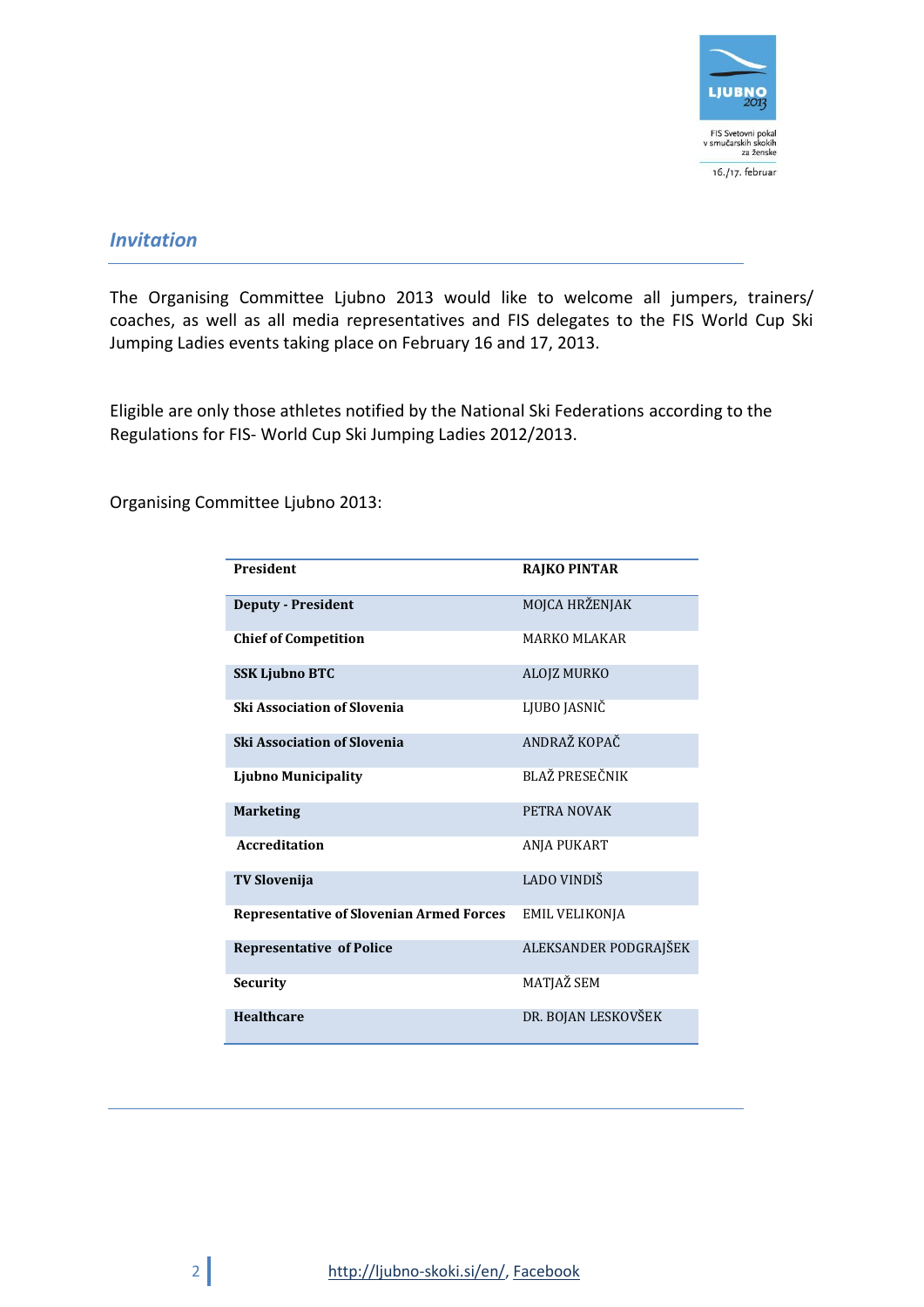

#### *Entry*

The registration has to be done by the FIS online system. The preliminary entry deadline is set 40 days before the competition day.

#### *INFORMATION:*

SSK LJUBNO BTC OC LJUBNO 2013 Plac 2 3333 Ljubno ob Savinji Slovenia

Tel. +386 41 759 897 Fax +386 3 839 15 86 E.mail: [rajko.pintar@guest.arnes.si](mailto:rajko.pintar@guest.arnes.si) E.mail: [info@ljubno-skoki.si](mailto:info@ljubno-skoki.si)

FIS rules will apply. The number of participants must comply with World Cup Rules and Regulations.

#### *OFFICIALS:*

| Yoshida Chika        |
|----------------------|
| Aga Baczkowska (POL) |
| Mathis Hubert (SUI)  |
| Häfker Harald (GER)  |
| Janez Kokalj (SLO)   |
| Millonig Franz (AUT) |
| Ounila Tiiu (ITA)    |
| Petra Nordman (FIN)  |
|                      |

#### *Accommodation*

All accommodations are handled only by Organising Committee and have to be addresses to:

Michael Lorenz (GER)

E.mail[: rajko.pintar@guest.arnes.si](mailto:rajko.pintar@guest.arnes.si) E.mail[: info@ljubno-skoki.si](mailto:info@ljubno-skoki.si) Fax: +386 3 839 15 86

Deadline for accommodation: January 15<sup>th,</sup> 2013!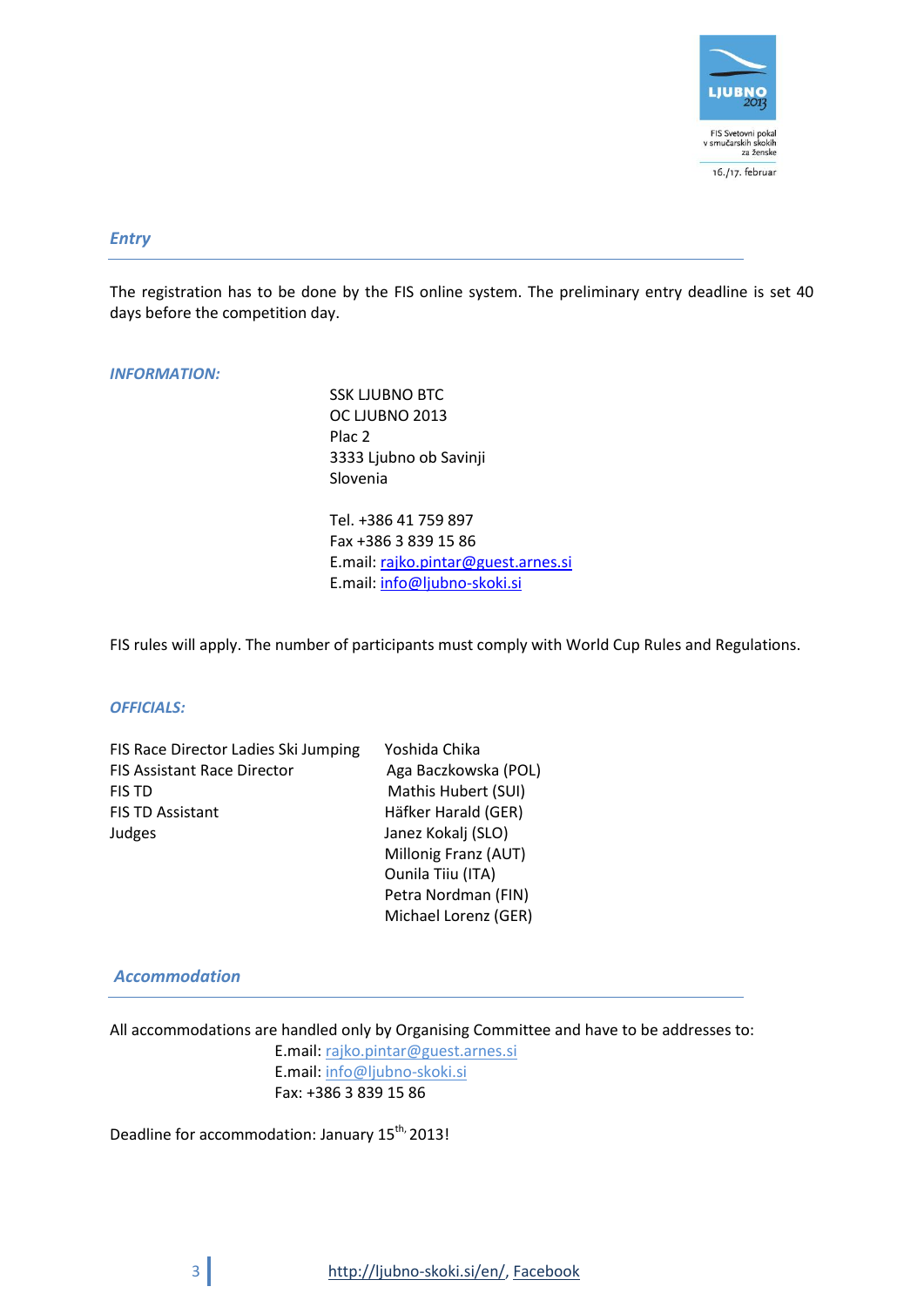

*Accreditation and Race Office*

#### *ACCREDITATION:*

All jumpers, trainers/ coaches, as well as all FIS delegates of the FIS World Cup Ski Jumping will receive their accreditations after Team Captain's Meeting.

#### *ACCREDITATION OFFICE:*

Pevc Inn, Youth Hostel Ljubno ob Savinji, Loke 16, 3333, Ljubno ob Savinji. Tel. +386 31 620 284 (Anja Pukart) E.mail[: info@ljubno-skoki.si](mailto:info@ljubno-skoki.si)

#### **RACE OFFICE**

The race office is at the ski jumping stadium from Friday, 15. 2. 2013.

Friday, 15. 2. 2013, 11.00 – 19.00 Saturday, 16. 2. 2013, 11.00 – 19.00 Sunday, 17. 2. 2013, 11.00 – 19.00

# *Transport*

All the Teams that need transport from the official airports Jože Pučnik Ljubljana (SLO), Graz (AUT) and Klagenfurt (AUT) must inform the O.C., within till 30<sup>th</sup> of January 2013, about time and number of flights; otherwise the O.C. will not be able to organize the transport.

## *Expenses*

The reimbursement of the expenses will occur according to the FIS World Cup rules for Ski Jumping 2012/2013, at the end of the first Team Captains' meeting in Logarska Valley on Friday, February 15<sup>th</sup>, at 10:00.

## *Responsibility*

Own insurance and responsibility for all competitors is obligatory. The organizer takes no coverage for accidents of competitors and third parties.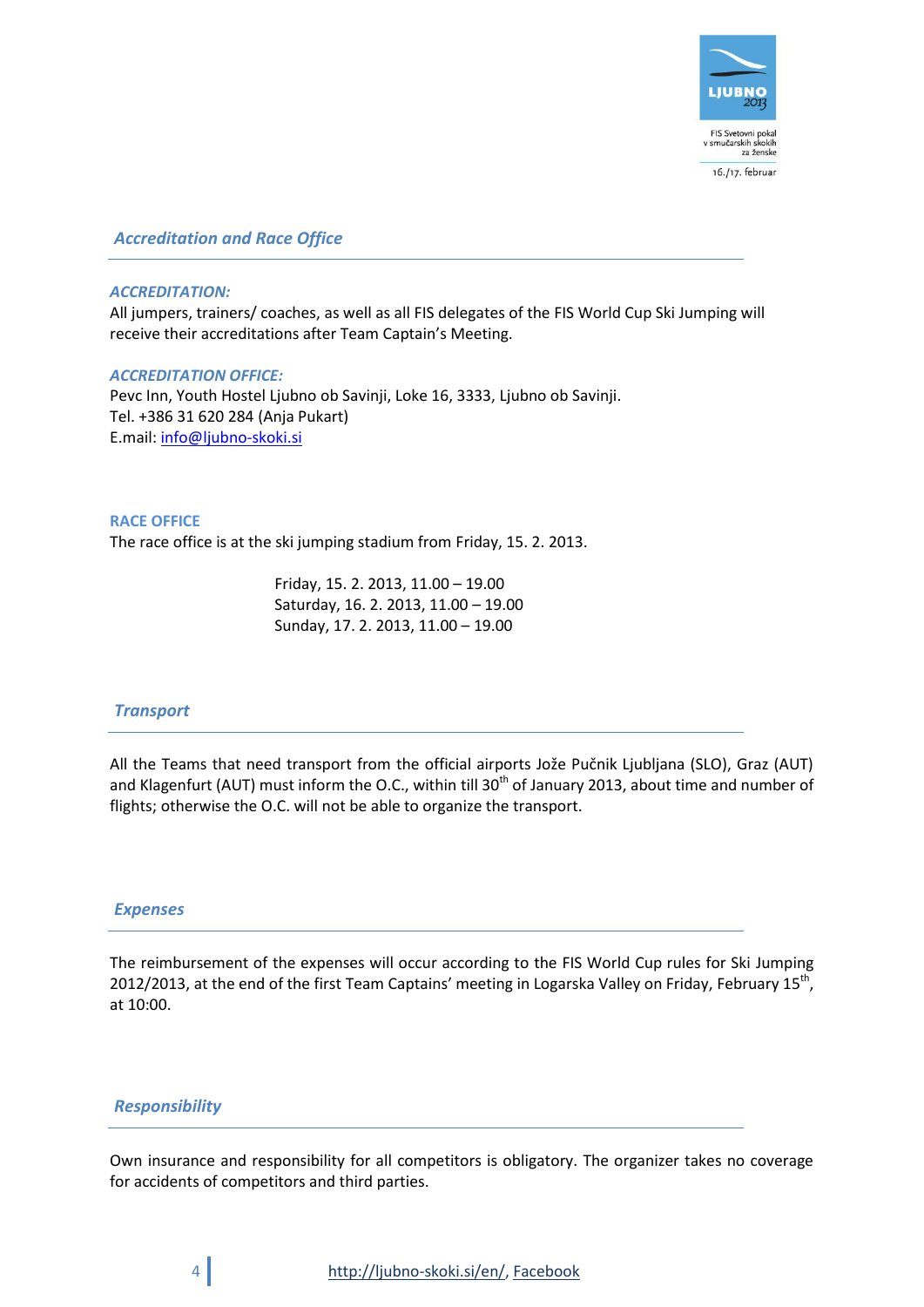

16./17. februar

*Program*

# **FRIDAY, February 15 th , 2013:**

10.00 Team Captains' Meeting (Hotel Plesnik, Logarska Valley) 12.30 Official Training Ski Jumping 14.30 Qualifications HS 95 17.00 Public BIB Handover

#### **SATURDAY, February 16 th, 2013:**

13.15 Trial Round HS 95 14.30 1ST Round HS 95 Follows Final Round HS 95 Follows Prize Giving Ceremony

# **SUNDAY, February 17 th , 2013:**

13.15 Qualification HS 95 14.30 1ST Round HS 95 Follows Final Round HS 95 Follows Prize Giving Ceremony

Please note that the jumping hills will be closed till the first official training, Friday, 15<sup>th</sup> of February 2013, for technical reasons.

The Organizing Committee is looking forward to welcome you all in Ljubno.

# ORGANIZING COMMITTEE LJUBNO 2013 Rajko Pintar – President